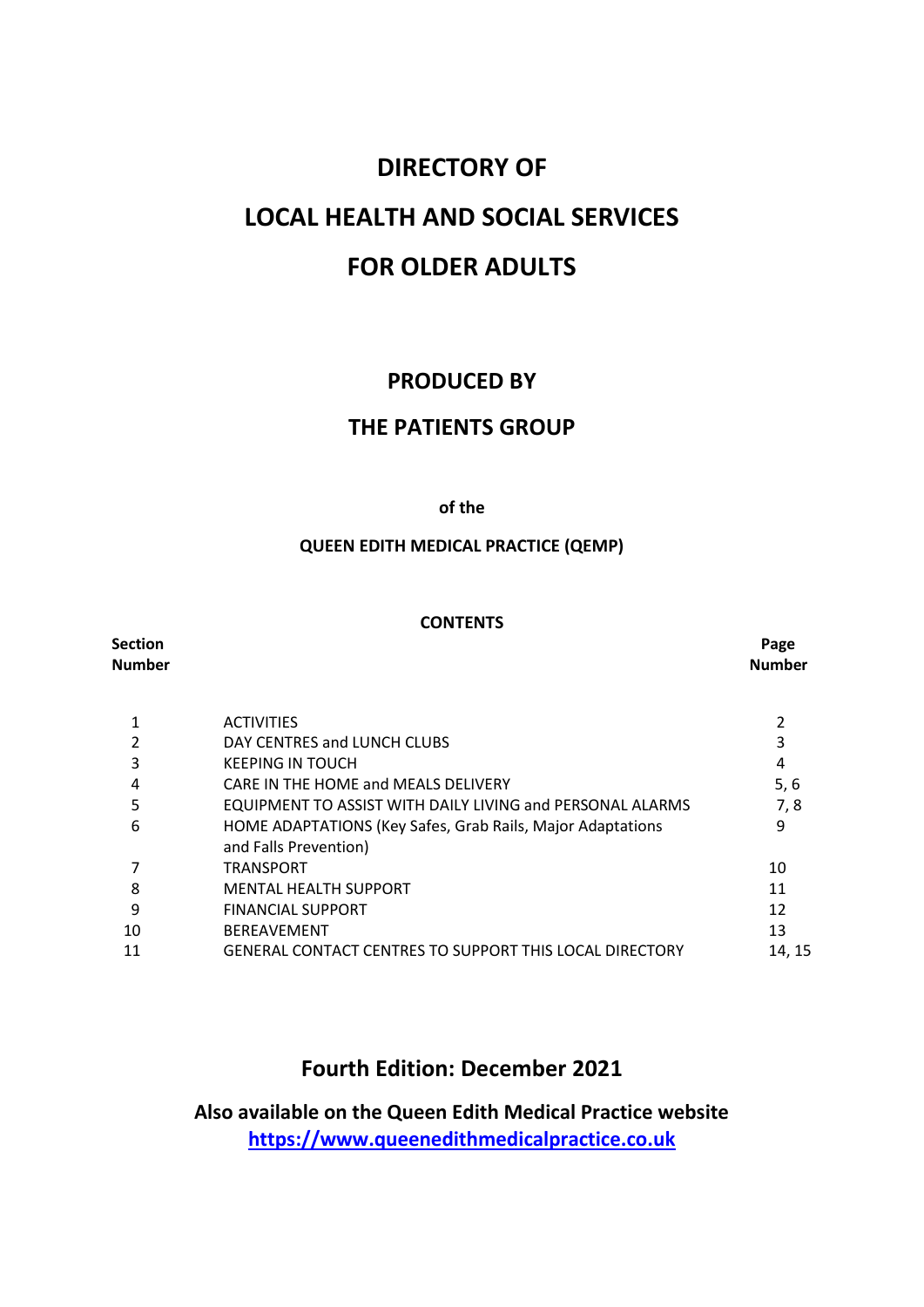# **ACTIVITIES**

| Queen Edith's<br><b>Community Forum</b>                                | <b>Printed Newsletter</b><br>Queen Edith's<br>Community News.                                                                                                                                | http://queen-ediths.info/ Also can sign up for weekly<br>'What's on Guide for Queen Edith's'.                                                                                                 |
|------------------------------------------------------------------------|----------------------------------------------------------------------------------------------------------------------------------------------------------------------------------------------|-----------------------------------------------------------------------------------------------------------------------------------------------------------------------------------------------|
| Cambridgeshire.gov.uk<br><b>Online Directory of</b><br><b>Services</b> | Online directory for<br>wide range of activities<br>(from volunteering,<br>learning musical<br>instrument, exercise<br>etc.)                                                                 | www.cambridgeshire.gov.uk/cambridgeshire-online-<br>directory<br>Put post code in and select area that you want e.g.<br>activities for older adults.                                          |
| <b>Mature Movers</b><br>Queen Edith Chapel                             | Exercise and dance for<br>the over 50s. Thursdays<br>9.45-11.15 am.                                                                                                                          | Margaret Briggs Tel:01954 250870<br>Email: Margaret.briggs@ymail.com                                                                                                                          |
| <b>Forever Active</b>                                                  | Classes such as Tai Chi,<br>Strength and Balance,<br>Yoga etc. At local<br>venues e.g. Hills Road<br><b>Sports Centre</b>                                                                    | Tel: 07432 480 105<br>www.forever-active.org.uk<br>$\ast$                                                                                                                                     |
| Library at home                                                        | A service is for those<br>housebound through<br>health problems, or<br>because they have full<br>time (unpaid) caring<br>duties. Monthly visits<br>from volunteer to bring<br>library books. | Tel: 0345 045 5225<br>Email: volunteers@cambridgeshire.gov.uk<br>or ask at your local library.<br>www.cambridgeshire.gov.uk/residents/libraries-<br>leisure-&-culture/libraries/accessibility |
| <b>Rock Road Library</b>                                               | e.g Scrabble Club<br>Monday a.m. 10-12.00.<br><b>Community Gardening</b><br>(Mondays during<br>growing season);<br>Friendship Café on hold<br>until Covid restrictions<br>lifted.            | https://www.cambridgeshire.gov.uk/rock-road-<br>library-cambridge/<br>www.friendsofrockroadlibrary.wordpress.com/about/<br>events-at-the-library                                              |
| <b>Nightingale Recreation</b><br><b>Ground CB1 8SG</b>                 | Wellbeing social friendly<br>walk on the 4 <sup>th</sup> Thursday<br>of the month. Places<br>can be reserved online<br>or socially prescribed.                                               | Tel. 01223 457532<br>www.cambridge.gov.uk/wellbeing-walks                                                                                                                                     |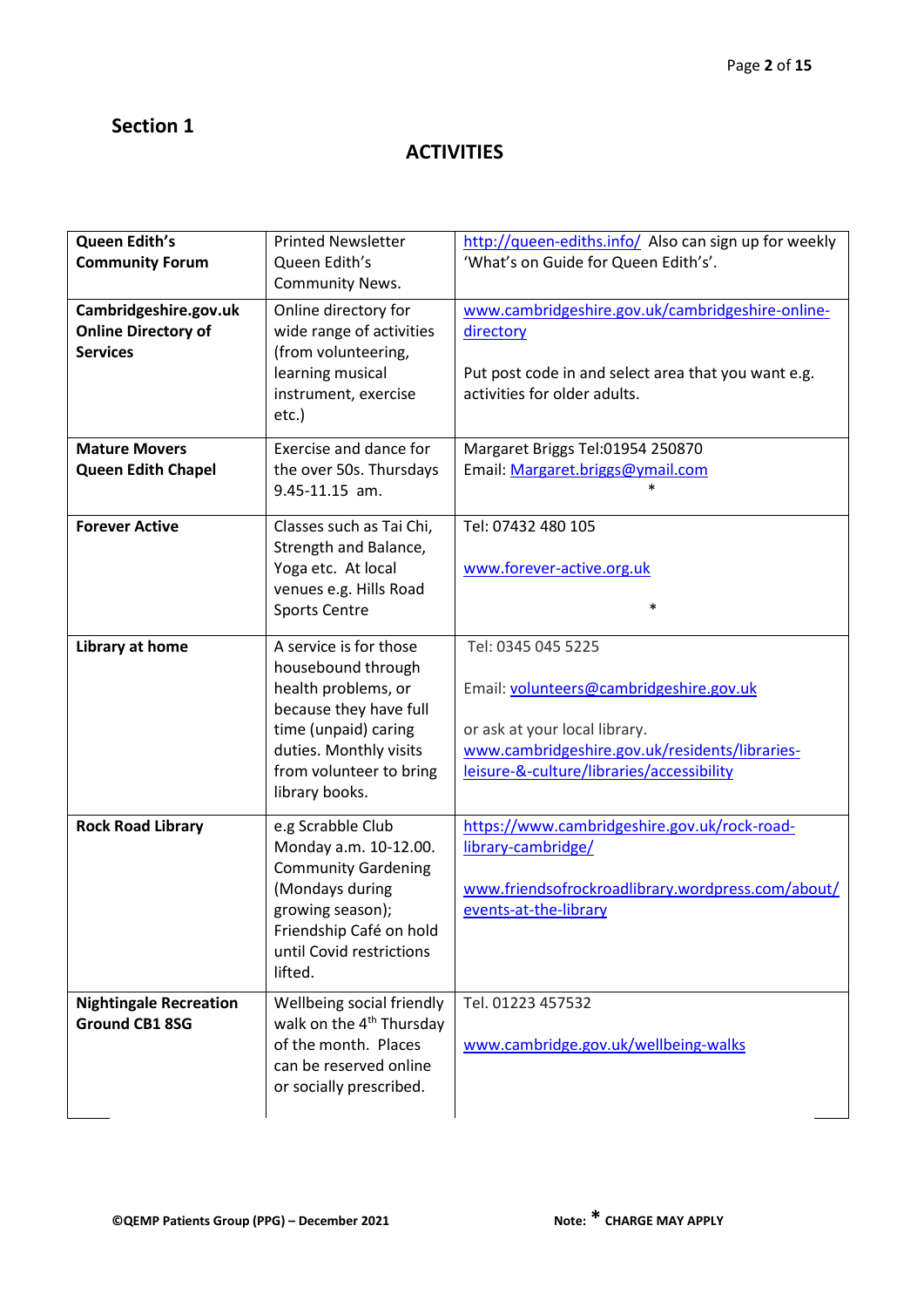# **DAY CENTRES AND LUNCH CLUBS**

| <b>Cherry Trees Day Centre St</b> | Activities, talks, outings for over      | Tel: 01223 361766                    |
|-----------------------------------|------------------------------------------|--------------------------------------|
| <b>Matthew's Street CB1 2LT</b>   | 65s. Lunches and refreshments            | Email: dayclubs@ageukcap.org.uk      |
|                                   | Monday, Tuesday, and Thursday.           |                                      |
|                                   |                                          | www.ageuk.org.uk/cambridgeshire/day  |
|                                   |                                          | centres                              |
|                                   |                                          |                                      |
|                                   |                                          | $\ast$                               |
| <b>St Martin's Day Centre</b>     | Activities for older people.             | Tel: 01223 508080                    |
| <b>St Martin's Church</b>         | Open 10.30 a.m to 3.00 p.m.              |                                      |
| Suez Road CB1 3QD                 | Tuesdays, Wednesday and                  | Email: centre@stm.org.uk             |
|                                   | Thursdays.                               |                                      |
|                                   | Lunch and refreshments included.         | www.stm.org.uk/centre                |
|                                   | Transport currently available.           |                                      |
|                                   | Monday 10-12.00 Carpet Bowls             |                                      |
|                                   | Booking essential.                       |                                      |
|                                   |                                          |                                      |
| <b>St Paul's Community Centre</b> | Lunches Thursdays and Fridays            | Tel: 01223 576899                    |
| <b>Hills Road CB2 1JP</b>         | 12.30 p.m. - 2.00 p.m. Simple            |                                      |
|                                   | supper Monday 6.00 p.m.                  | Email: hello@stpaulscambridge.org.uk |
|                                   | First Thursday of the month lunch        |                                      |
|                                   | followed by visit to Botanic<br>Gardens. | www.stpaulscambridge.org.uk          |
|                                   |                                          |                                      |
| <b>The Evelyn Charnley</b>        | 3rd Wed. of each month,                  | Tel. 01223 364303                    |
| <b>Memorial Club</b>              | 11.45.a.m.-2.15.p.m.                     |                                      |
| <b>COPE (Cambridgeshire Older</b> | Speaker at 12.15pm followed by           | Email: www.copecambs.org.uk          |
| People's Enterprise)              | refreshments.                            |                                      |
| Queen Edith Chapel,               |                                          | $\ast$                               |
| <b>Wulfstan Way CB1 8QN</b>       |                                          |                                      |
|                                   |                                          |                                      |
| St John the Evangelist's          | Monthly lunch                            | Tel.01223 210871                     |
| <b>Church</b>                     | Weds, 12.30-2.00 pm                      |                                      |
| <b>Hills Road, CB2 8RN</b>        |                                          | Email: stjecambridge@gmail.com       |
|                                   |                                          |                                      |
|                                   |                                          | www.stjohntheevangelistcambridge.org |
|                                   |                                          |                                      |
|                                   |                                          | *                                    |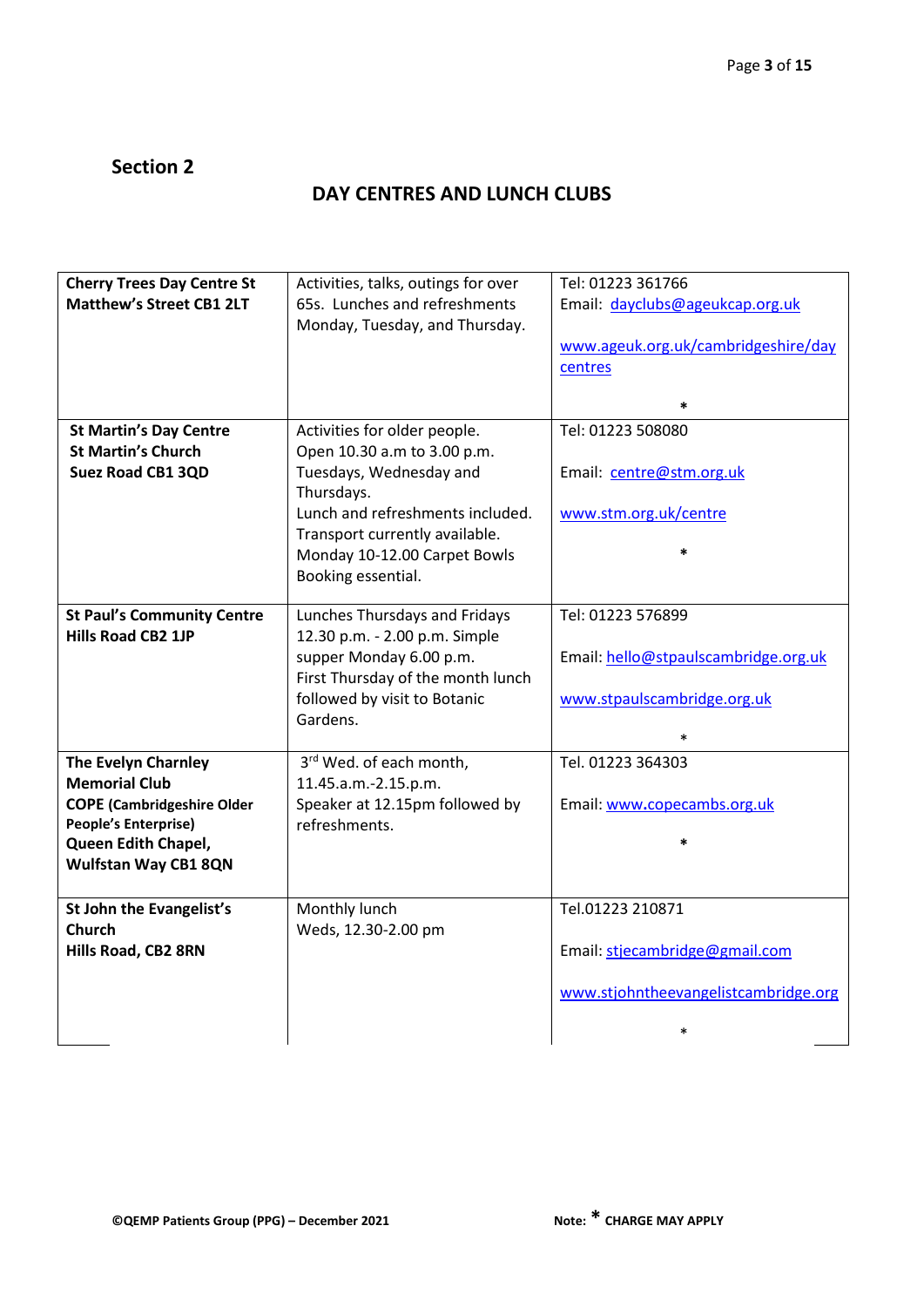# **KEEPING IN TOUCH**

| <b>Cambridge City Council's</b><br><b>Visiting Support Service</b><br><b>Ditchburn Place</b> | Available to all Cambridge residents<br>over 65.                                                                                                                                                                                                        | 01223 457199<br>Email:<br>Independent.living@cambridge.gov.uk<br>www.cambridge.gov.uk/visiting-<br>support-service                                      |
|----------------------------------------------------------------------------------------------|---------------------------------------------------------------------------------------------------------------------------------------------------------------------------------------------------------------------------------------------------------|---------------------------------------------------------------------------------------------------------------------------------------------------------|
| <b>St James's Church</b><br><b>Wulfstan Way CB1 8QJ</b>                                      | Friendship Café meeting NOT<br>currently operating but hope to<br>restart in 2022. Consult website for<br>updates.                                                                                                                                      | 01223 246419<br>www.stjamescambridge.org.uk                                                                                                             |
| <b>Age UK Sharing Time</b>                                                                   | Weekly visitor or telephone call.                                                                                                                                                                                                                       | Tel. 01733 554963<br>Email:<br>Helen.Lancaster@ageukcap.org.uk<br>or sharingtime@ageukcap.org.uk                                                        |
| <b>Independent Age</b>                                                                       | Charity offering weekly visit by a<br>volunteer, if local one is available,<br>otherwise weekly tel. call. Fact sheets<br>available also on money, housing,<br>health, personal life, support and<br>care, future planning (Power of<br>Attorney etc.). | Tel: 0800 319 6789<br>Email: charity@independentage.org<br>www.independentage.org/befriending                                                           |
| <b>Student Community Action</b>                                                              | Weekly visit by a student befriender<br>during term time. Must be within<br>4-mile radius of city centre.                                                                                                                                               | Tel: 01223 350365<br>E-mail: mail@cambridgesca.org.uk<br>Office: 17 Mill Lane Cambridge<br>Hours: Tues. and Thurs 10.00-4.00<br>www.cambridgesca.org.uk |
| Re-engage                                                                                    | Tea parties for over 75s in and around<br>Cambridge, with transport provided if<br>needed.                                                                                                                                                              | Tel: 0207 078 8998<br>National Office: 0207 240 0630<br>Email: georgina.sells@reengage.org.uk                                                           |
| <b>Queen Edith Chapel</b>                                                                    | Talks for older people on third<br>Wednesday of the month.<br>11.45.a.m.-2.15.p.m. Speaker at<br>12.15pm followed by refreshments.                                                                                                                      | Email: petermurfitt@gmail.com<br>www.copecambs.org.uk                                                                                                   |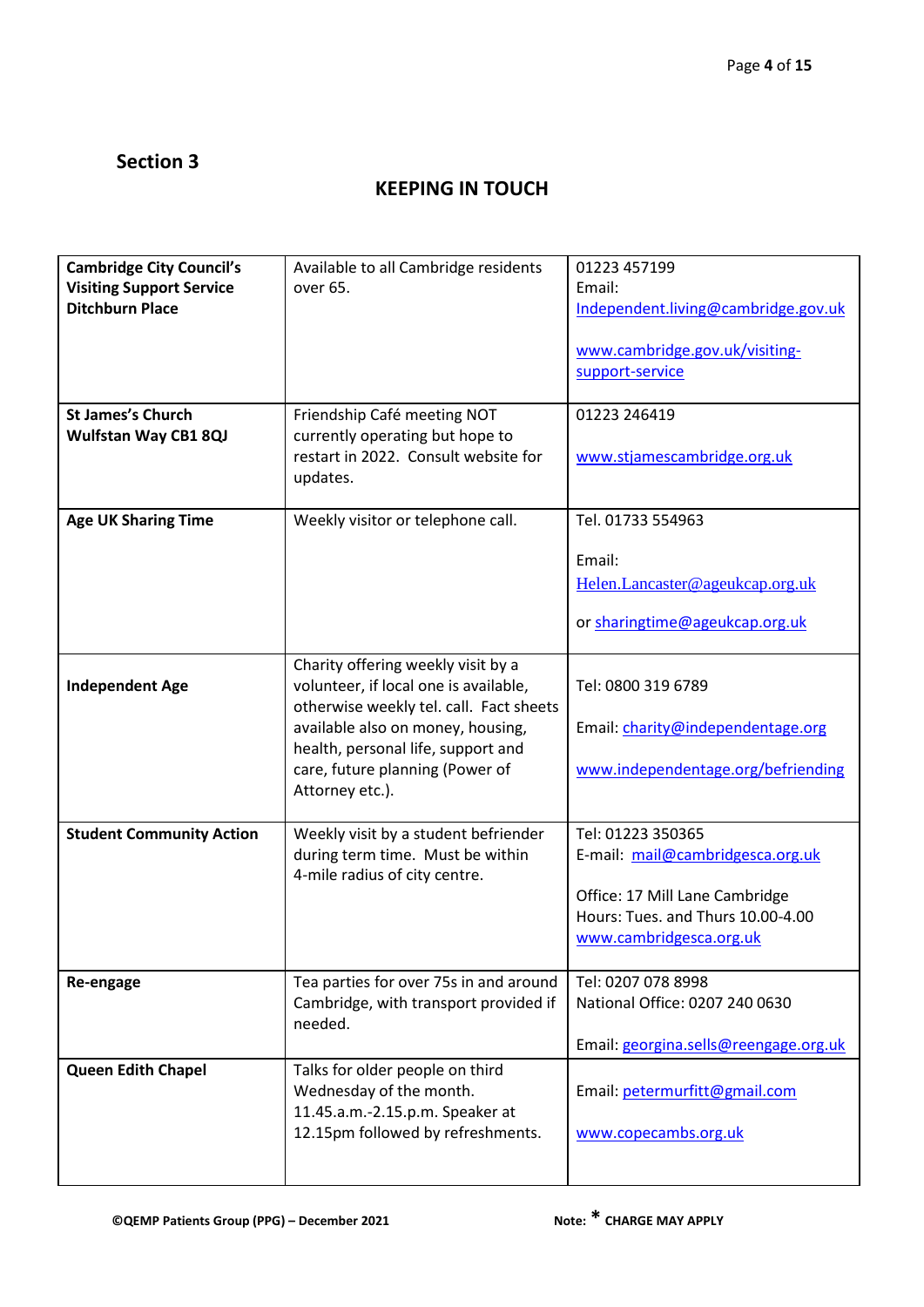# **CARE IN THE HOME**

| <b>Cambridge City Council</b> | The service is available for all           | Tel: 01223 457199                     |
|-------------------------------|--------------------------------------------|---------------------------------------|
| (Independent Living Service)  | Cambridge residents aged over 65,          |                                       |
|                               | aiming to sign-post older people to        | Email:                                |
|                               | services that help them remain             | independent.living@cambridge.gov.uk   |
|                               | independent and socially active e.g.       |                                       |
|                               | they can arrange help with personal        | https://www.cambridge.gov.uk/visiting |
|                               | care, meals and medication, advice on      | -support-service                      |
|                               | housing, aids, benefits etc.               |                                       |
|                               |                                            |                                       |
| <b>AGE UK</b>                 | Provides free information about            | Tel: 0300 666 9860                    |
|                               | benefits, housing and community            | Email:                                |
|                               | care.                                      | informationservices@ageukcap.org.uk   |
| <b>AGE UK</b>                 | Home help, cleaning laundry, ironing       | Tel: 0300 666 9860 (National No.)     |
| <b>Support Services</b>       | and gardening. Available for 60+.          | Local Number: 01733 557353            |
| (Home Help)                   |                                            | www.ageuk.org.uk/cambridgeshireand    |
|                               |                                            | peterborough                          |
|                               |                                            |                                       |
|                               |                                            |                                       |
| <b>Home Instead</b>           | Wide range of services including           | Tel: 01480 576737<br>Email:           |
| (Including Dementia)          | companionship (eg taking to concerts,      |                                       |
|                               | etc.), home help and personal<br>services. | mike.francis@homeinstead.co.uk        |
|                               |                                            | www.homeinstead.co.uk/Cambridge       |
|                               |                                            | $\ast$                                |
| <b>Future Care solutions</b>  | Similar services to above and provides     | Tel: 01223 882681                     |
|                               | assistance to daily living including food  | 1-2 The Old Coach House               |
|                               | preparation and giving medication.         | Fulbourn, CB21 5EP                    |
|                               |                                            | www.futurecaresolutions.co.uk         |
|                               |                                            | $\ast$                                |
| <b>Dunstan Court</b>          | Offers a range of community services       | Tel.01223 241330                      |
| <b>Wulfstan Way</b>           | including help with laundry,               |                                       |
| (CHS Group)                   | housekeeping, shopping etc.                | denise.taylor@chsgroup.org.uk         |
|                               |                                            |                                       |
|                               |                                            | $\ast$                                |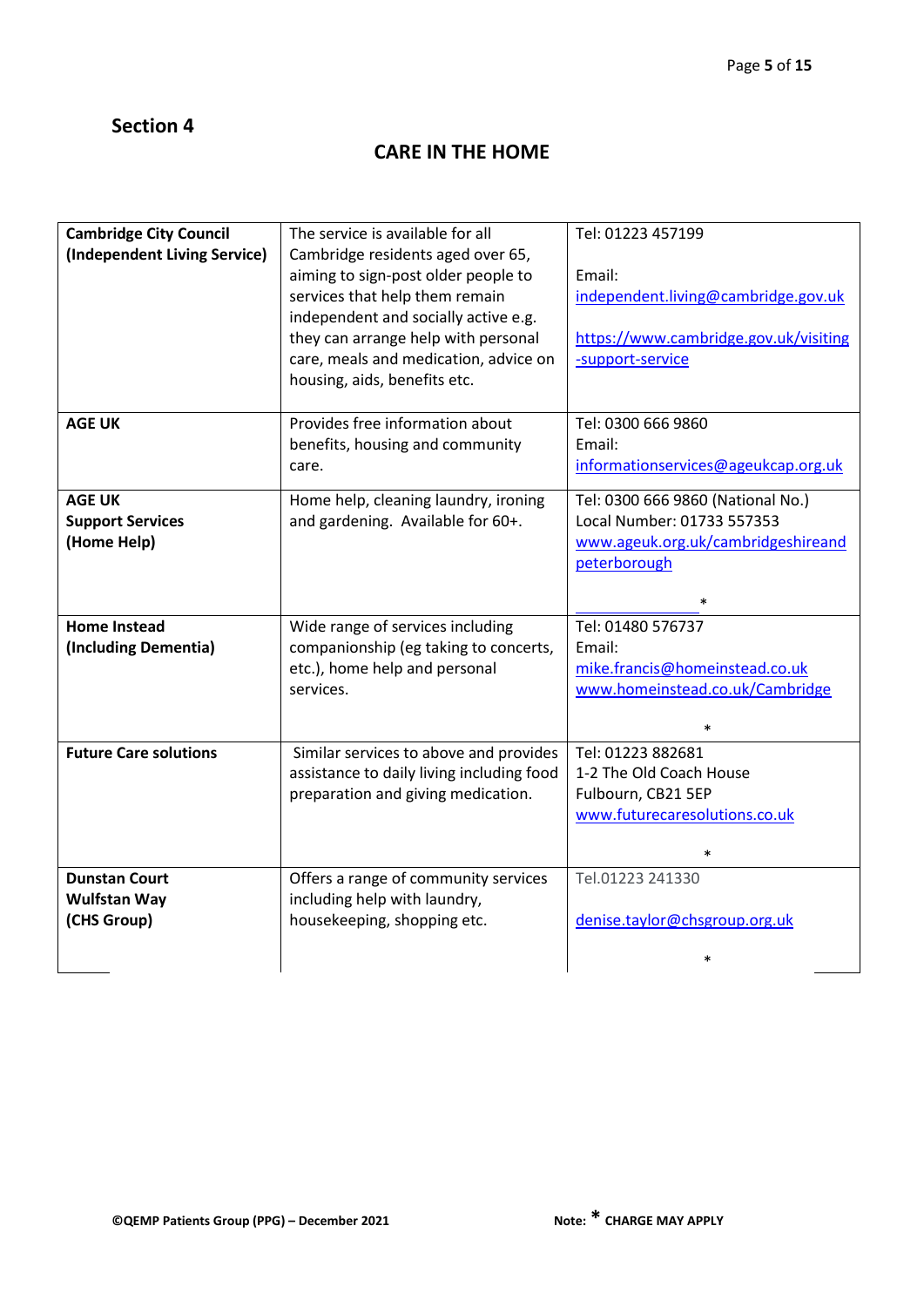# **Section 4 (continued)**

### **MEALS DELIVERY**

| <b>CAMMS Meals on Wheels</b> | Provides hot meals for the elderly,     | Tel: 01223 314288                                           |
|------------------------------|-----------------------------------------|-------------------------------------------------------------|
|                              | infirm and those who are temporarily    |                                                             |
|                              | unable to prepare meals for themselves. | Cherry Trees Kitchen,<br><b>St Matthews St</b>              |
|                              |                                         | Cambridge, CB1 2LT                                          |
|                              |                                         |                                                             |
|                              |                                         | Email:                                                      |
|                              |                                         | enquiries@cammsmealsonwheels.                               |
|                              |                                         | org                                                         |
|                              |                                         | www.cammsmealsonwheels.org                                  |
|                              |                                         | $\ast$                                                      |
| <b>Dunstan Court</b>         | Lunch time meal delivered to your       | Tel.01223 241330                                            |
| <b>Wulfstan Way</b>          | home.                                   |                                                             |
| (CHS Group)                  |                                         | denise.taylor@chsgroup.org.uk                               |
|                              |                                         | $\ast$                                                      |
| <b>Oakhouse Foods</b>        | Frozen meal delivery once per week.     | Tel: 0333 3702516                                           |
|                              |                                         | www.oakhousefoods.co.uk                                     |
|                              |                                         |                                                             |
|                              |                                         | $\ast$                                                      |
| <b>Wiltshire Farm Foods</b>  | Frozen meal delivery once per week.     | Tel: 01371 876970                                           |
|                              |                                         |                                                             |
|                              |                                         | <b>Wiltshire Farm Foods</b><br>Hales Farm, High Cross Lane, |
|                              |                                         | Little Canfield,                                            |
|                              |                                         | Great Dunmow CM6 1TQ                                        |
|                              |                                         | www.wiltshirefarmfoods.com                                  |
|                              |                                         | $\ast$                                                      |
|                              |                                         |                                                             |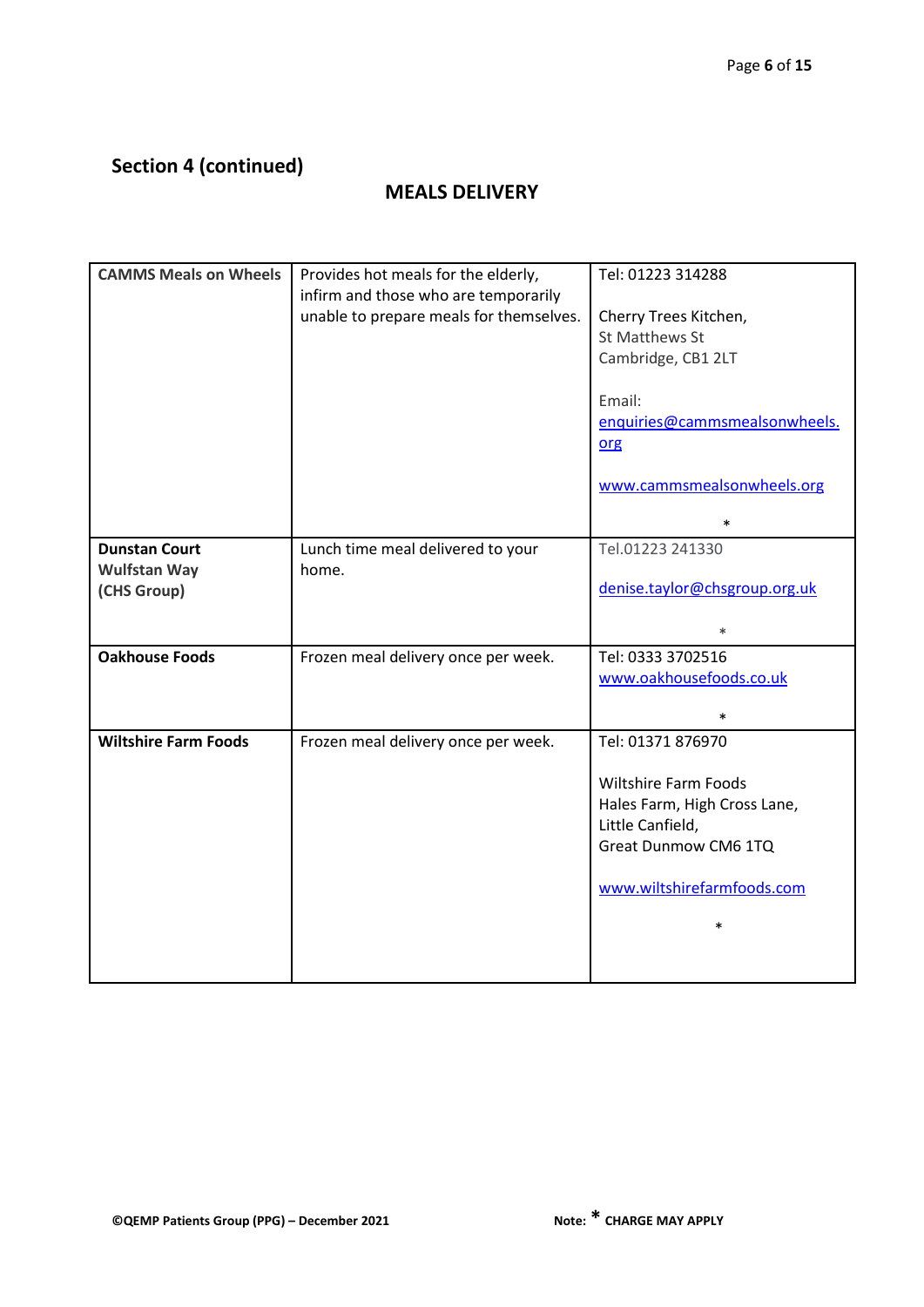# **EQUIPMENT TO ASSIST WITH DAILY LIVING**

| Cambridgeshire C.C.                                                               | Occupational Therapy assessment                                                                                                                                                                      | Tel: 0345 045 5202                                                                                                                                                                                                                                                                               |
|-----------------------------------------------------------------------------------|------------------------------------------------------------------------------------------------------------------------------------------------------------------------------------------------------|--------------------------------------------------------------------------------------------------------------------------------------------------------------------------------------------------------------------------------------------------------------------------------------------------|
| contact centre for                                                                | and advice; provision of equipment                                                                                                                                                                   | Email:                                                                                                                                                                                                                                                                                           |
| adult services                                                                    | and mobility aids. Referral via GP is                                                                                                                                                                | referral.centreadults@cambridges                                                                                                                                                                                                                                                                 |
|                                                                                   | advised.                                                                                                                                                                                             | hire.gov.uk                                                                                                                                                                                                                                                                                      |
|                                                                                   |                                                                                                                                                                                                      | www.cambridgeshire.gov.uk                                                                                                                                                                                                                                                                        |
| <b>British Red Cross</b>                                                          | Short term loans of mobility aids,<br>wheel chairs, toileting aids and<br>frames.<br>No need for medical referral.<br>Reconditioned rollators or wheelchairs<br>sometimes available for<br>purchase. | The Bowls Pavilion Milton,<br><b>Community Centre</b><br>Coles Road Milton CB24 6BL<br>(Temporary address. Will relocate<br>in March 2022 - check website for<br>details) Open Monday- Friday<br>10.00.a.m -3.00.p.m.<br>Tel: 01223 868696<br>www.redcross.org.uk/get-<br>help/hire-a-wheelchair |
|                                                                                   |                                                                                                                                                                                                      | * Hire charge applies                                                                                                                                                                                                                                                                            |
| <b>Independent Age</b>                                                            | Charity offering information and<br>access to impartial expert<br>advisers.                                                                                                                          | Tel: 0800 319 6789<br>Email:<br>charity@independentage.org<br>www.independentage.org                                                                                                                                                                                                             |
| <b>Living Made Easy</b>                                                           | Charity providing information on<br>providers of equipment for disabled<br>people.                                                                                                                   | Tel: 0300 999 0004<br>Email: info@dlf.org.uk<br>www.livingmadeeasy.org.uk                                                                                                                                                                                                                        |
| <b>NRS Healthcare Safe &amp; Well</b><br><b>Service</b>                           | Provides information on equipment<br>and services. Can arrange<br>demonstrations and request a private<br>Occupational Therapy assessment.                                                           | Tel: 01480 415719<br>Email:<br>enquiries@safeandwell.co.uk<br>www.safeandwell.co.uk/cambridg<br>eshire<br>$\ast$                                                                                                                                                                                 |
| <b>Technology Enabled Care</b><br>(TEC) - Cambridgeshire<br><b>County Council</b> | Service using a range of technology to<br>support people and carers to address<br>challenges of everyday living. Can<br>refer direct or through Occupational<br>Therapy.                             | Tel: 01480 378160<br>Email:<br>TEC@cambridgeshire.gov.uk<br>Free loan of appropriate<br>equipment                                                                                                                                                                                                |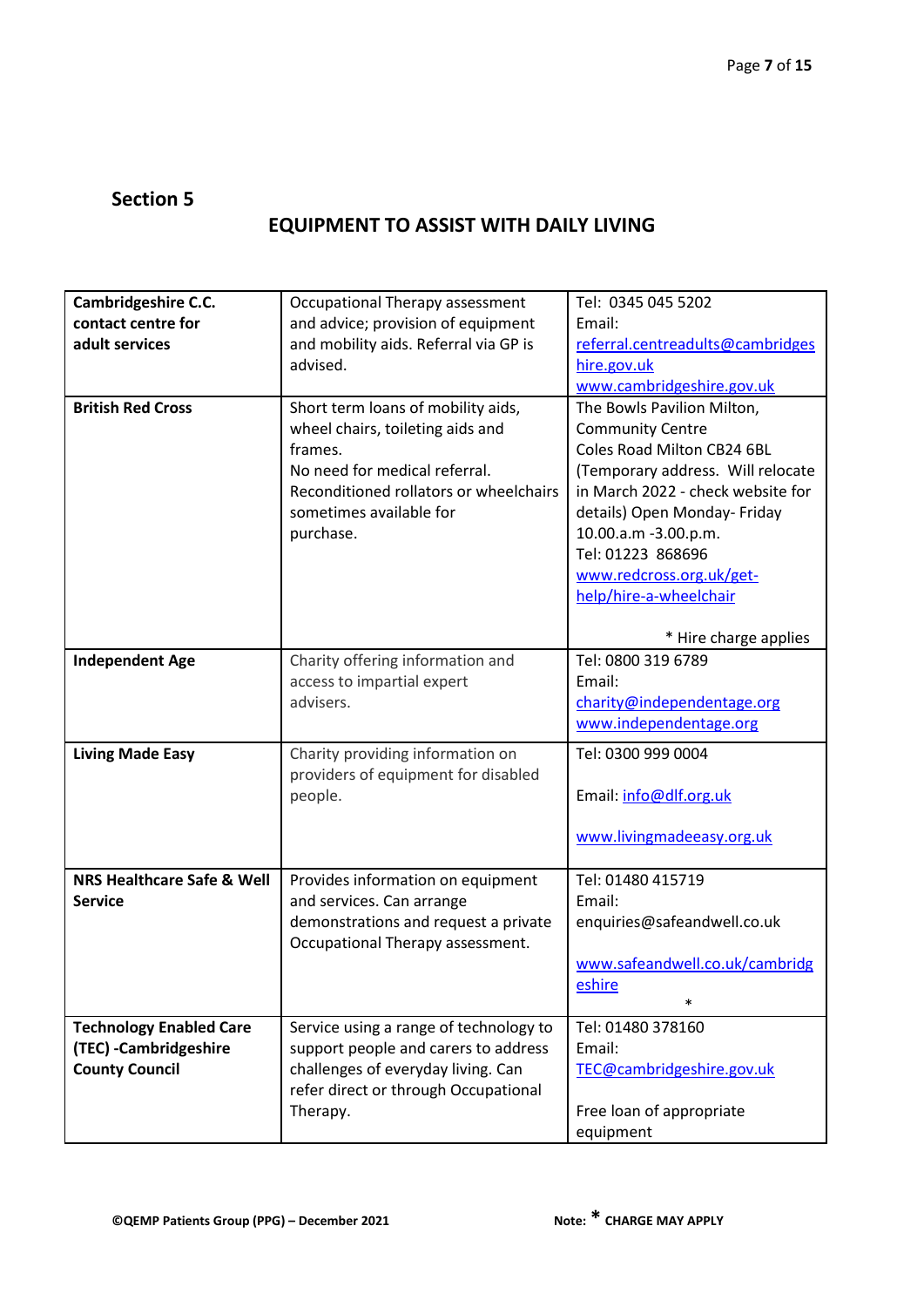# **Section 5 (Continued)**

### **PERSONAL ALARMS**

| <b>Cambridge City Council</b> | Provides information and devices.                           | Tel: 01223 457199                                                                     |
|-------------------------------|-------------------------------------------------------------|---------------------------------------------------------------------------------------|
|                               |                                                             | Email:<br>independent.living@cambridge.uk                                             |
|                               |                                                             | www.cambridge.gov.co.uk/personal<br>alarms                                            |
|                               |                                                             | $\ast$                                                                                |
| <b>Age UK</b>                 | Provides advice and devices; can<br>arrange demonstrations. | Tel0800 012 1634<br>Email:<br>enquiries@ppptakingcare.co.uk<br>www.ageuk.org.uk/alarm |
|                               |                                                             | $\ast$                                                                                |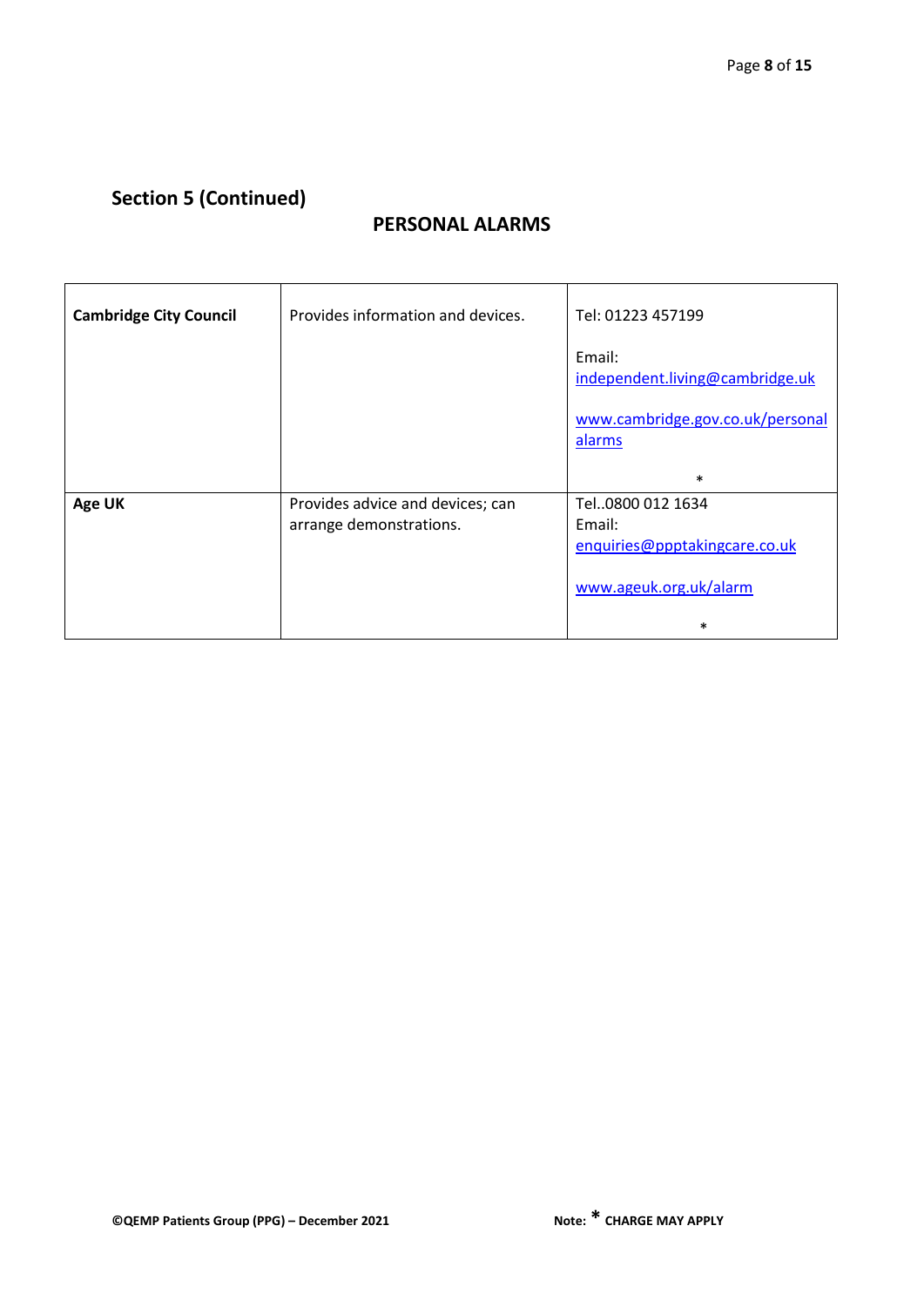### **HOME ADAPTATIONS**

### **(Key Safes, Grab Rails, Major Adaptations and Falls Prevention)**

| <b>Occupational Therapy</b>                                            | Assessment and referral for<br>devices and adaptations.                                                                                                    | Tel: 0345 045 5202 ext. 3<br>Email:<br>referral.centreadults@cambridgeshire.gov.u<br>$\underline{k}$                                                                 |
|------------------------------------------------------------------------|------------------------------------------------------------------------------------------------------------------------------------------------------------|----------------------------------------------------------------------------------------------------------------------------------------------------------------------|
| <b>AGE UK</b><br><b>Cambridgeshire Handy</b><br><b>Persons Service</b> | Can arranges home safety<br>assessment visits and provide<br>adaptations.                                                                                  | Tel.: 01480 700205<br>Email: chp@ageukcap.org.uk<br>www.ageuk.org.uk/cambridgeshireandpeter<br>borough<br>NB: grab rails may be provided free of<br>charge<br>$\ast$ |
| <b>Cambs Home Improvement</b><br><b>Agency CHIA</b>                    | Assists with building and related<br>works to facilitate independent<br>living.                                                                            | Tel: 01954 713330<br>Email: hia@cambshia.org<br>www.cambshia.org                                                                                                     |
| <b>NHS Falls Prevention</b>                                            | Provides on line advice on falls<br>prevention.                                                                                                            | www.nhs.uk/conditions/falls/prevention/                                                                                                                              |
| <b>Everyone Health</b>                                                 | Works in partnership with<br>Cambs. County Council.<br>Provides a range of services<br>including Falls Prevention. Self<br>or medical referral acceptable. | Tel. 0333 005 0093<br>www.everyonehealth.co.uk                                                                                                                       |
| <b>Cambridgeshire Fire and</b><br><b>Rescue Service</b>                | Will visit to help people stay safe<br>at home.                                                                                                            | Tel: 01480 444 900<br>www.cambsfire.gov.uk                                                                                                                           |
| <b>Cambridgeshire Bobby</b><br><b>Scheme</b>                           | General advice regarding<br>security (e.g. window and door<br>alarms)                                                                                      | Tel: 01480 413311<br>Email: info@thebobbyscheme.org<br>www.thebobbyscheme.org<br>$\ast$                                                                              |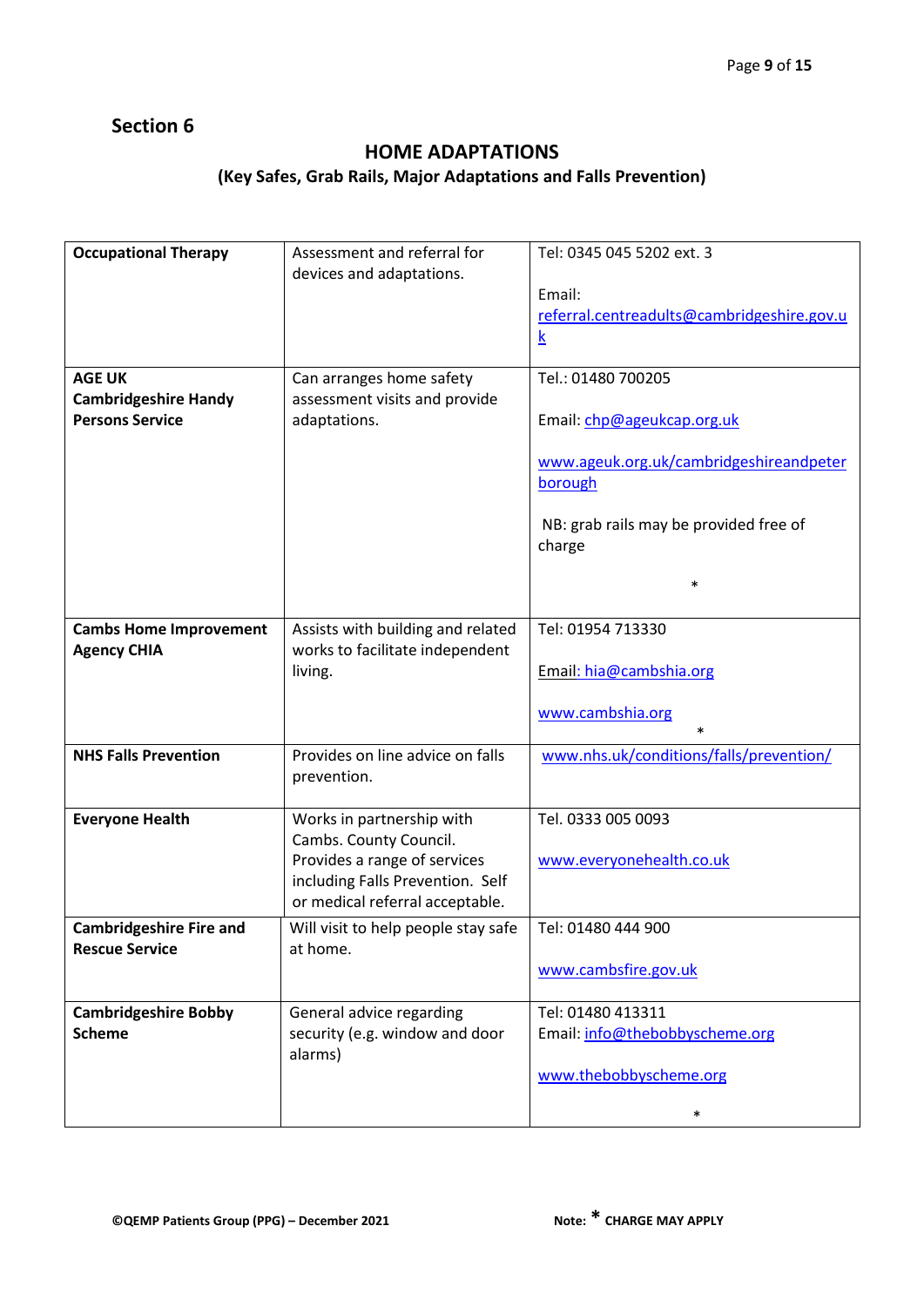### **TRANSPORT**

| <b>Cambridge Dial-a-Ride</b> | For people who find it difficult to<br>access public transport.<br>Membership required. | Tel: 01223 506335<br>Email:<br>officemanager@cambridgedialaride<br>org.uk<br>www.cambridgedialaride.org.uk                                                   |
|------------------------------|-----------------------------------------------------------------------------------------|--------------------------------------------------------------------------------------------------------------------------------------------------------------|
| <b>Taxicard</b>              | Help towards cost of taxi for those<br>on certain benefits.                             | Operates 10.00 a.m.-16.00.p.m.<br>Tel: 01223 457164<br>between 9.00 a.m. and 17.00 p.m.<br>Email: taxicard@cambridge.gov.uk<br>www.cambridge.gov.uk/taxicard |
| Shopmobility                 | Use of wheelchair or scooter for use<br>in shopping area. Need to register<br>first.    | Tel: 01223 457452 (Grand Arcade)<br>Tel: 01223 461858 (Grafton Centre)<br>Email:<br>shopmobility@cambridge.gov.uk                                            |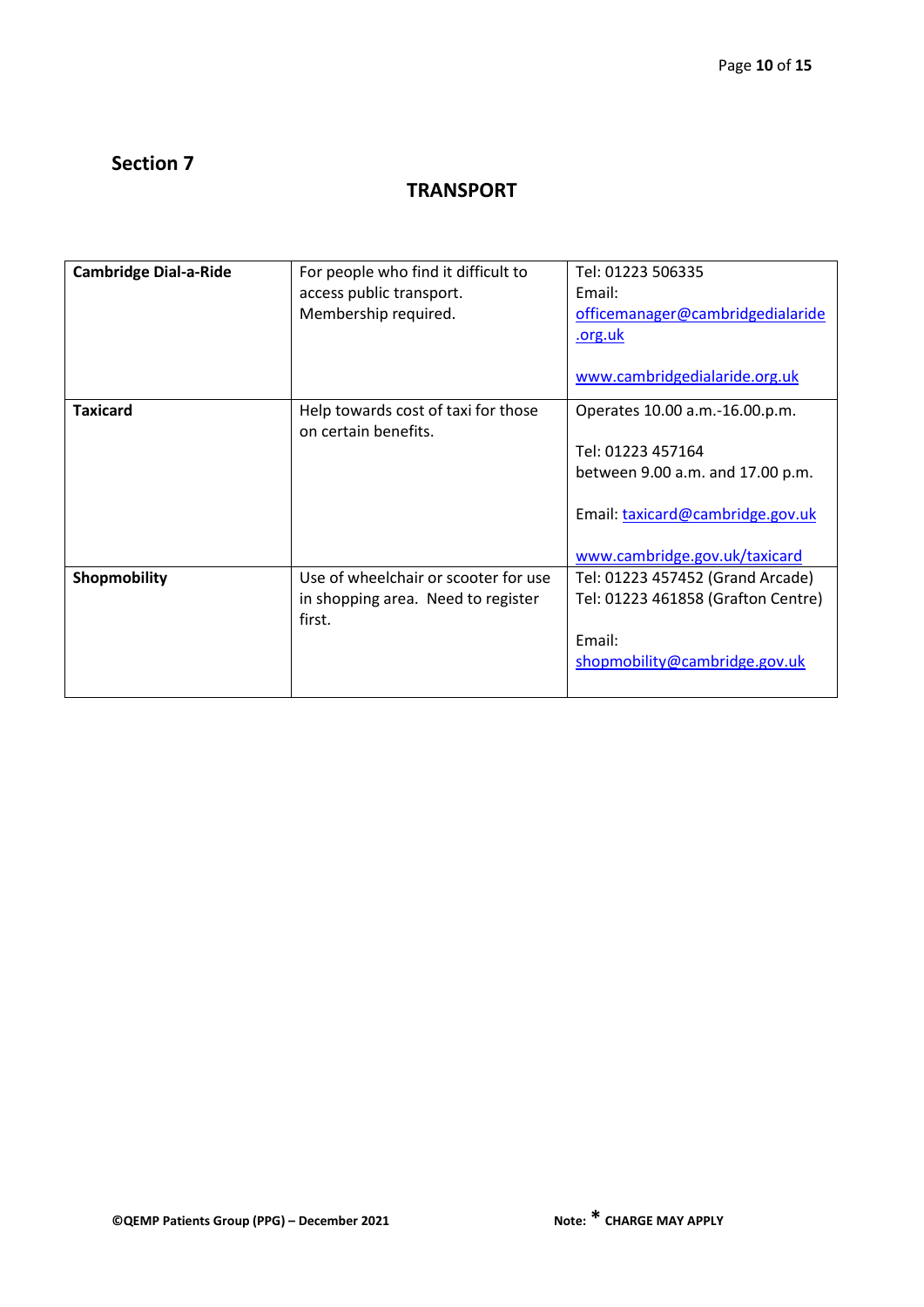### **MENTAL HEALTH SUPPORT**

| <b>First Response Service</b>                                                                                            | <b>Mental Health Crisis</b>                                                                            | Tel: 111 Option 2                                                                                                                                                                                                            |
|--------------------------------------------------------------------------------------------------------------------------|--------------------------------------------------------------------------------------------------------|------------------------------------------------------------------------------------------------------------------------------------------------------------------------------------------------------------------------------|
| Life Line                                                                                                                | <b>Emotional distress</b>                                                                              | Tel: 0808 808 2121<br>11.00 a.m.- 11.00 p.m. every day.<br>Email: info@lifecraft.org.uk<br>www.lifecraft.org.uk                                                                                                              |
| <b>Sane Line</b>                                                                                                         | Specialist mental/emotional<br>support.                                                                | Tel: 0300 304 7000<br>During Covid restrictions, leave<br>message on 07984 967 708. Giving<br>first name and contact number<br><b>OR</b><br>Email: support@sane.org.uk<br>www.sane.org.uk<br>4.30 p.m.-10.30 p.m. every day. |
| <b>Emergency Duty Team</b>                                                                                               | Mental Health professional support.<br>Voluntary admissions to Psychiatric<br>Hospitals.               | Out of hours emergency no.<br>01733 234724<br>www.sane.org.uk                                                                                                                                                                |
| <b>Cambridge Samaritans</b>                                                                                              | Sympathetic listening ear.                                                                             | Tel: 01223 116123 daily 24 hours<br>Free phone helpline<br>Email: jo@samaritans.org<br>www.samaritans.org                                                                                                                    |
| Mind CPSL Cambs, P'boro,<br>South Lincs.                                                                                 | Wide range of services to support<br>those recovering from mental health<br>problems.                  | Tel: 0300 303 4363<br>9.30 a.m.-5.30 p.m.<br>www.cpslmind.org.uk                                                                                                                                                             |
| <b>Cambs and Peterborough</b><br><b>Foundation Trust CPFT</b><br><b>Psychological Wellbeing</b><br><b>Service (IAPT)</b> | Access to Psychological Therapies<br>Service for depression, anxiety etc.<br>Can self-refer or via GP. | Tel: 0300 300 0055<br>Email: selfreferiapt@cpft.nhs.uk                                                                                                                                                                       |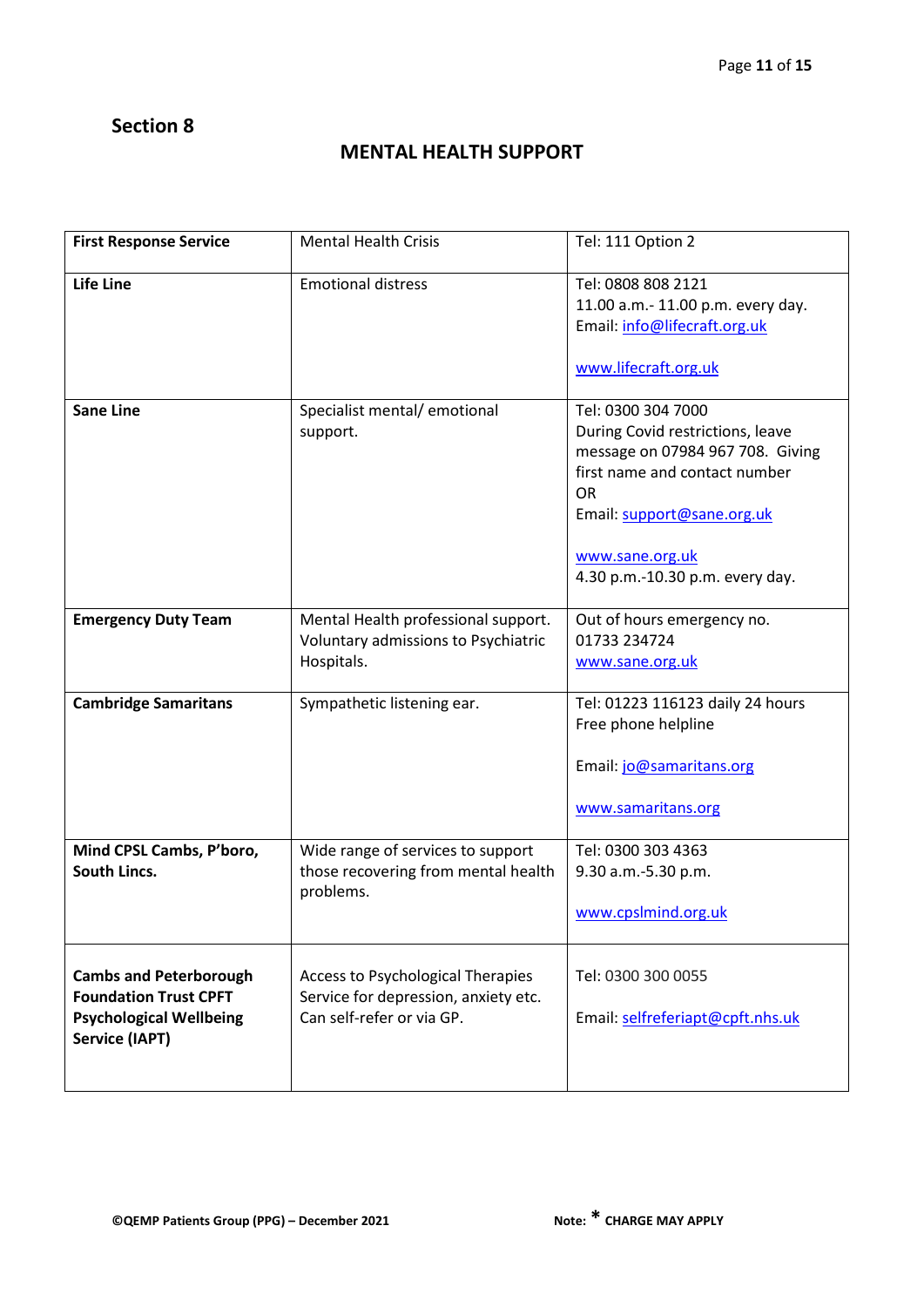# **FINANCIAL SUPPORT**

| <b>Citizens Advice Bureau</b>           | Free independent and confidential<br>help and advice.                   | Tel: 0808 278 7808<br>Mon-Friday 9.00. a.m.-5.00 p.m.<br>www.cambridgecab.org.uk/help-<br>advice/get-advice                                                                      |
|-----------------------------------------|-------------------------------------------------------------------------|----------------------------------------------------------------------------------------------------------------------------------------------------------------------------------|
| <b>Cambridge Money Advice</b><br>Centre | Free and confidential face to face<br>advice. Need to make appointment. | Tel: 01223 727455<br>Open Monday, Tuesday, Thursday<br>and Friday 10.00 a.m.- 3.30 p.m.<br>Email:<br>Office.mac.cambridge@gmail.com<br>www.cambridgemoneyadvicecentre.<br>org.uk |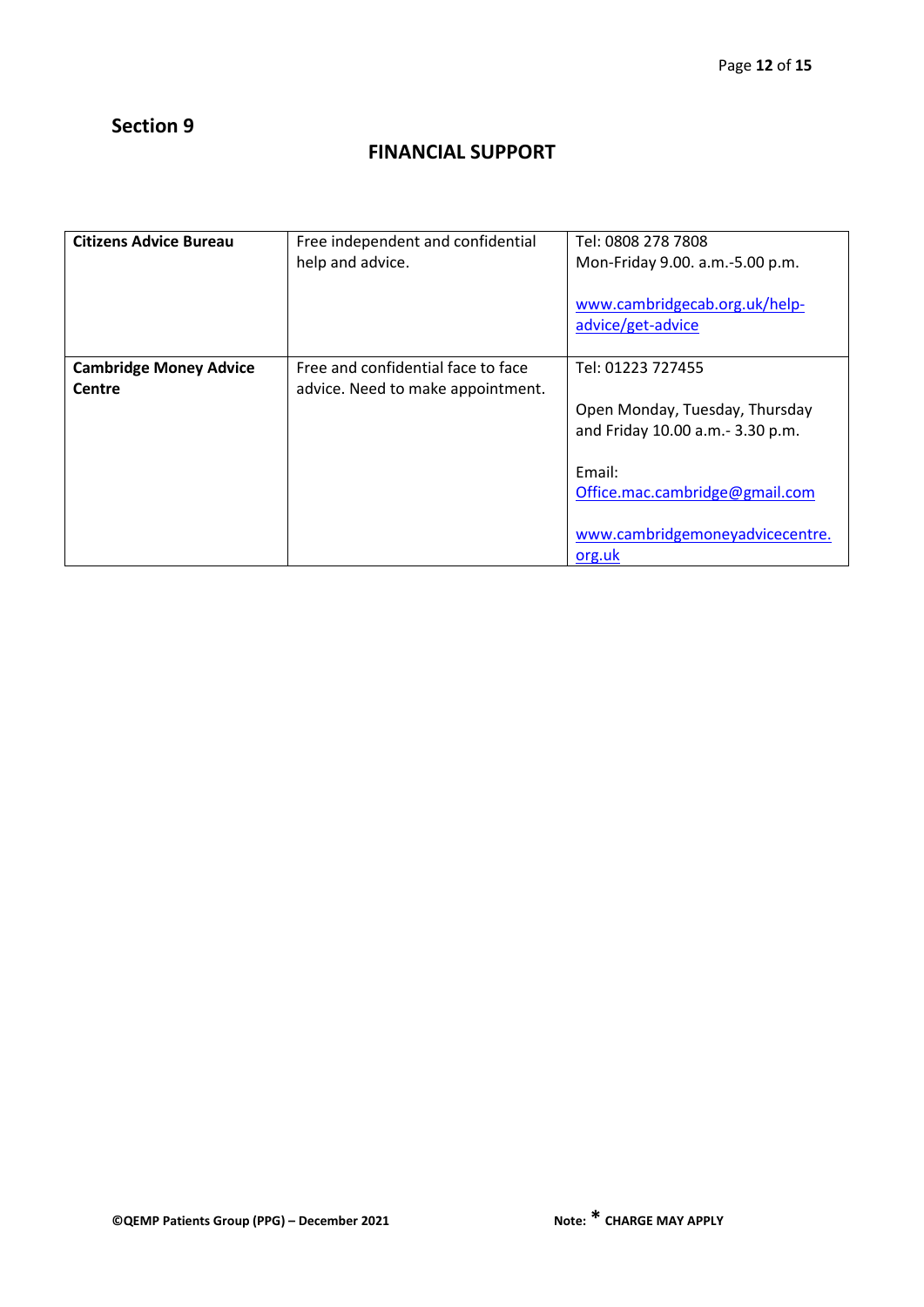# **BEREAVEMENT**

| <b>Cruse Bereavement Care</b><br>Cambridge                                  | Confidential support and advice face-<br>to-face support and advice,<br>telephone and group work.                           | Susan Cross, Area Coordinator<br>Tel: 01223 633536<br>09.30-13.30 Mon-Fri<br>Email: cambridge@cruse.org.uk<br>www.cruse.org.uk                                                   |
|-----------------------------------------------------------------------------|-----------------------------------------------------------------------------------------------------------------------------|----------------------------------------------------------------------------------------------------------------------------------------------------------------------------------|
| <b>Bereavement Care Services</b><br>Addenbrooke's Hospital                  | Help and support for those families<br>whose loved ones have died in<br>Addenbrooke's Hospital.                             | Tel: 01223 217537 (ext. 3537)<br>Box 136 Cambridge University NHS<br><b>Foundation Trust Hills Road Cambridge</b><br><b>CB2 0QQ</b><br>Email:<br>bereavement@addenbrookes.nhs.uk |
| <b>Cambridge Bereavement</b><br><b>Services (Cambridge City</b><br>Council) | Offers choices for burial, cremation<br>and commemoration of loved ones.<br>Advice and help making funeral<br>arrangements. | Tel: 01223 458000<br>Email:<br>bereavementservices@cambridge.gov.<br>uk                                                                                                          |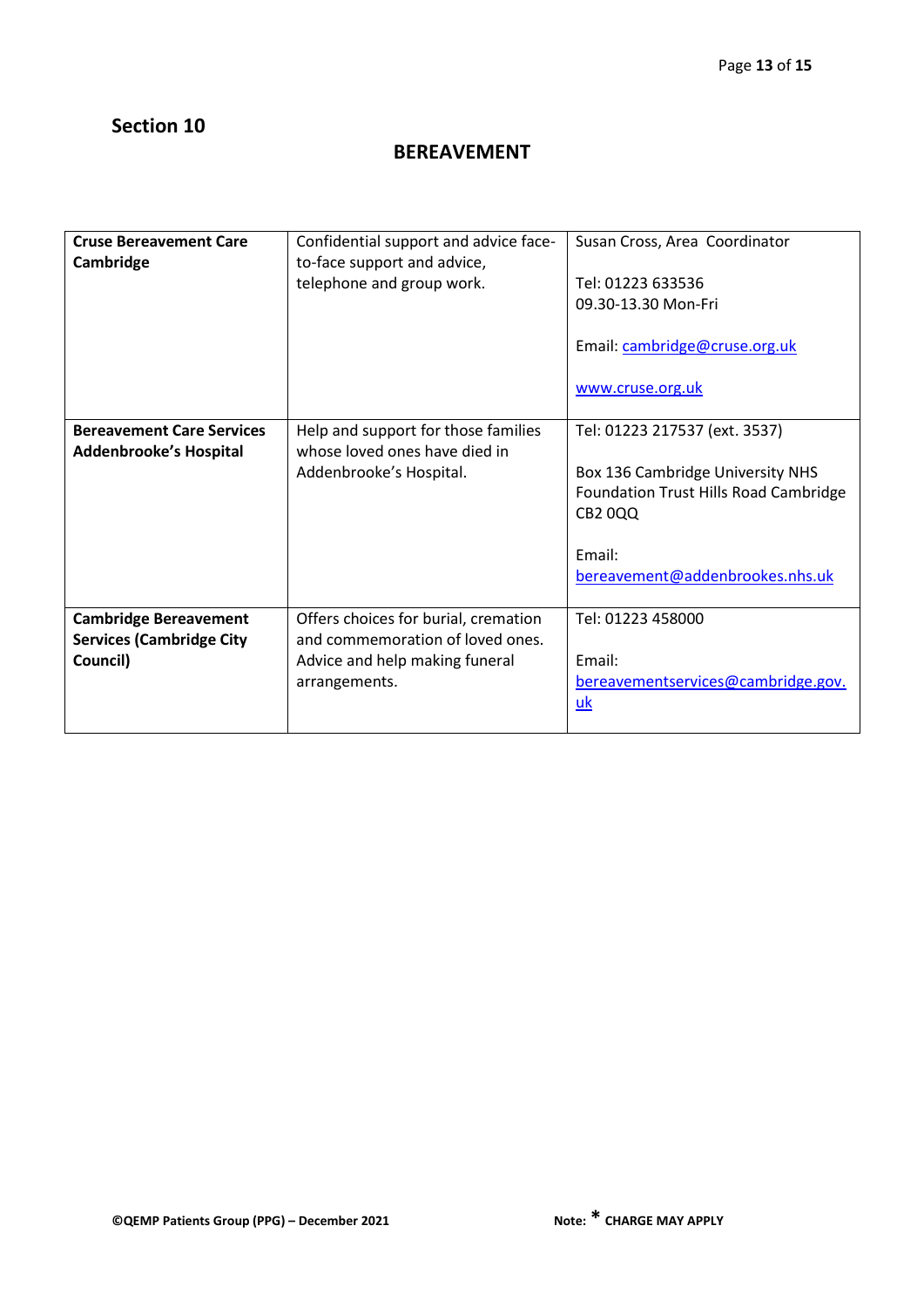# **Section 11 GENERAL CONTACT CENTRES TO SUPPORT THIS LOCAL DIRECTORY**

#### 1. **"A Guide to Independent Living in Cambridgeshire 2021".**

Booklet produced by Cambridgeshire County Council and is available on line, or copies in Libraries and the Queen Edith Medical Practice

#### 2. **Healthwatch Cambridgeshire 8.30.a.m-5.30.p.m.Monday-Thursday or Friday 9.00-4.00**

Tel: 03303 551285 Text Option: Tel No. 0752 063 5176

Email: [enquiries@healthwatchcambspboro.co.uk](about:blank) [www.healthwatchcambridgeshire.co.uk](http://www.healthwatchcambridgeshire.co.uk/)

### 3. **AGE UK.**

Tel: 0300 666 9860

Email: [emailinformationservices@ageukcap.org.uk](about:blank) [www.ageuk.org.uk/cambridgeshireandpeterborough](http://www.ageuk.org.uk/cambridgeshireandpeterborough) [www.ageuk.org.uk](http://www.ageuk.org.uk/)

### 4. **Mental Health Handbook (can be downloaded as a pdf from the website**

Tel: 01223 566957

[www.lifecraft.org.uk/mental-health-handbook](http://www.lifecraft.org.uk/mental-health-handbook)

### 5. **Caring Together (Information for Carers)**

Network Partner of Carer's Trust Cambridgeshire, Peterborough and Norfolk

Tel: 01480 499 090

Email: [hello@caringtogether.org](mailto:hello@caringtogether.org) [www.caringtogether.org](about:blank)